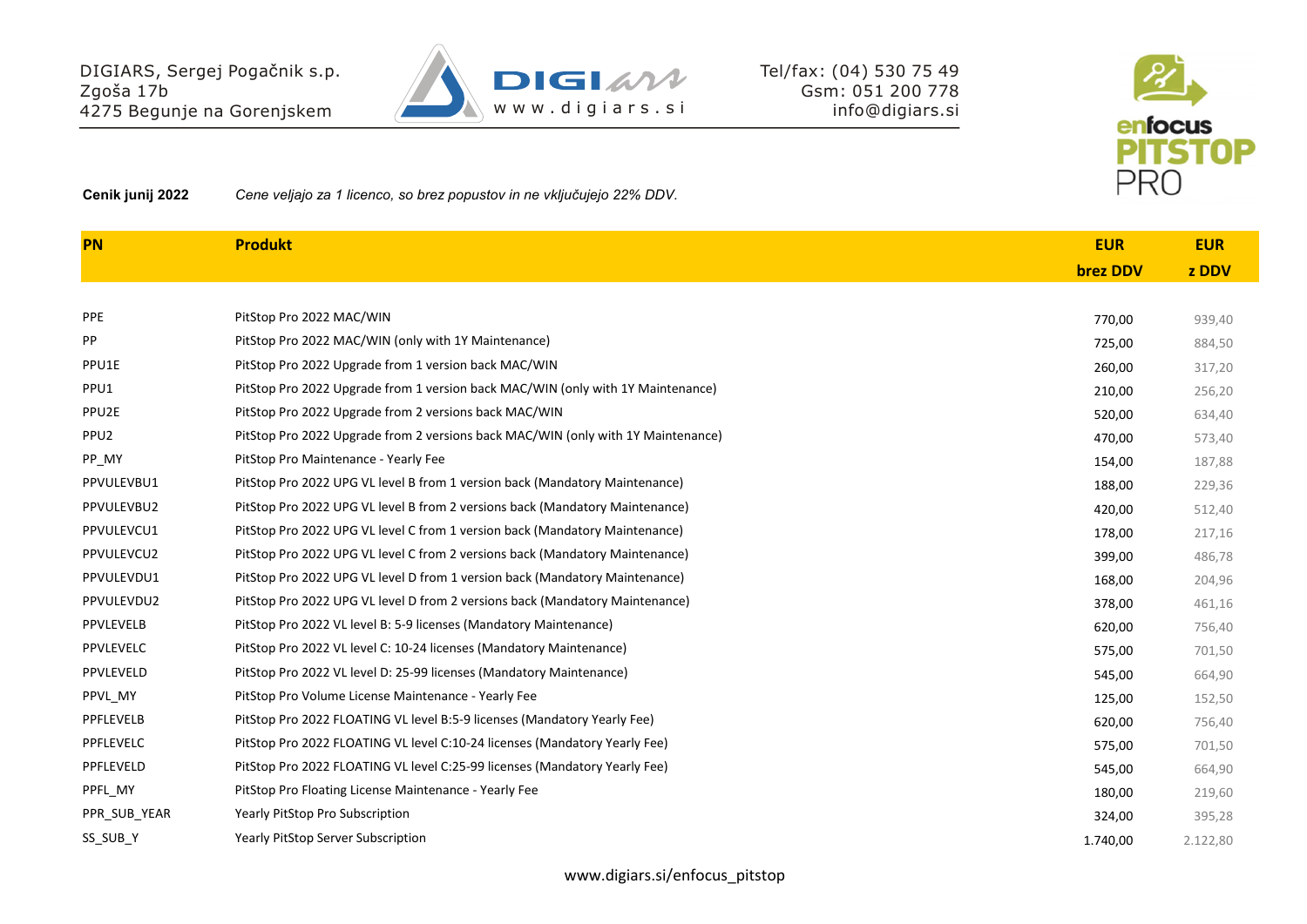

**Cenik junij 2022** *Cene veljajo za 1 licenco, so brez popustov in ne vključujejo 22% DDV.*

DIGIARS, Sergej Pogačnik s.p.

4275 Begunje na Gorenjskem

| <b>PN</b>        | <b>Produkt</b>                                                                   | <b>EUR</b>      | <b>EUR</b> |
|------------------|----------------------------------------------------------------------------------|-----------------|------------|
|                  |                                                                                  | <b>brez DDV</b> | z DDV      |
|                  |                                                                                  |                 |            |
| PP SUB Y REN2    | <b>Yearly PitStop Pro Subscription RENEWAL</b>                                   | 324,00          | 395,28     |
| SS_SUB_Y_REN2    | <b>Yearly PitStop Server Subscription RENEWAL</b>                                | 1.740,00        | 2.122,80   |
| <b>YBPS</b>      | Yearly BoardingPass subscription                                                 | 216,00          | 263,52     |
| TRADEIN-1        | Yearly PitStop Pro subscription Perpetual Trade in from 1 v. back                | 156,00          | 190,32     |
| TRADEIN-2        | Yearly PitStop Pro subscription Perpetual Trade in from 2 v. back                | 187,00          | 228,14     |
| TRADEIN-X        | Yearly PitStop Pro subscription Perpetual Trade in from older (as of v9)         | 218,00          | 265,96     |
| SSTRADEIN-1      | Yearly PitStop Server subscription Perpetual Trade in from 1 v. back             | 870,00          | 1.061,40   |
| SSTRADEIN-2      | Yearly PitStop Server subscription Perpetual Trade in from 2 v. back             | 1.044,00        | 1.273,68   |
| SSTRADEIN-X      | Yearly PitStop Server subscription Perpetual Trade in from older (as of v9)      | 1.218,00        | 1.485,96   |
| SS               | Pitstop Server 2022 MAC/WIN (Mandatory Maintenance)                              | 3.990,00        | 4.867,80   |
| SSU1             | PitStop Server 2022 UPGRADE from 1 version back MAC/WIN (Mandatory Maintenance)  | 1.040,00        | 1.268,80   |
| SSU <sub>2</sub> | PitStop Server 2022 UPGRADE from 2 versions back MAC/WIN (Mandatory Maintenance) | 1.995,00        | 2.433,90   |
| SS MY            | PitStop Server Maintenance - Yearly                                              | 800,00          | 976,00     |
| <b>SSVLB</b>     | Pitstop Server 2022 VL level B: 3 - 5 licenses (Mandatory Maintenance)           | 3.190,00        | 3.891,80   |
| <b>SSVLC</b>     | Pitstop Server 2022 VL level C: 6 - 9 licenses (Mandatory Maintenance)           | 2.990,00        | 3.647,80   |
| SSVLBU1          | Pitstop Server 2022 VL Upgrade level B from 1 version back: 3 - 5 licenses       | 830,00          | 1.012,60   |
| SSVLBU2          | Pitstop Server 2022 VL Upgrade level B from 2 versions back: 3 - 5 licenses      | 1.590,00        | 1.939,80   |
| SSVLCU1          | Pitstop Server 2022 VL Upgrade level C from 1 version back: 6 - 9 licenses       | 780,00          | 951,60     |
| SSVLCU2          | Pitstop Server 2022 VL Upgrade level C from 2 versions back: 6 - 9 licenses      | 1.490,00        | 1.817,80   |
| SSVL_MY          | PitStop Server Volume Licenses Maintenance - Yearly                              | 800,00          | 976,00     |
| SWCLIENTS MY     | Additional Switch Client Maintenance - Yearly                                    | 42,00           | 51,24      |
| SWPDFMODCL       | Additional Switch PDF Review Client                                              | 365,00          | 445,30     |
| SWPDFMODCL MY    | Additional Switch PDF Review Client Maintenance - Yearly                         | 74,00           | 90,28      |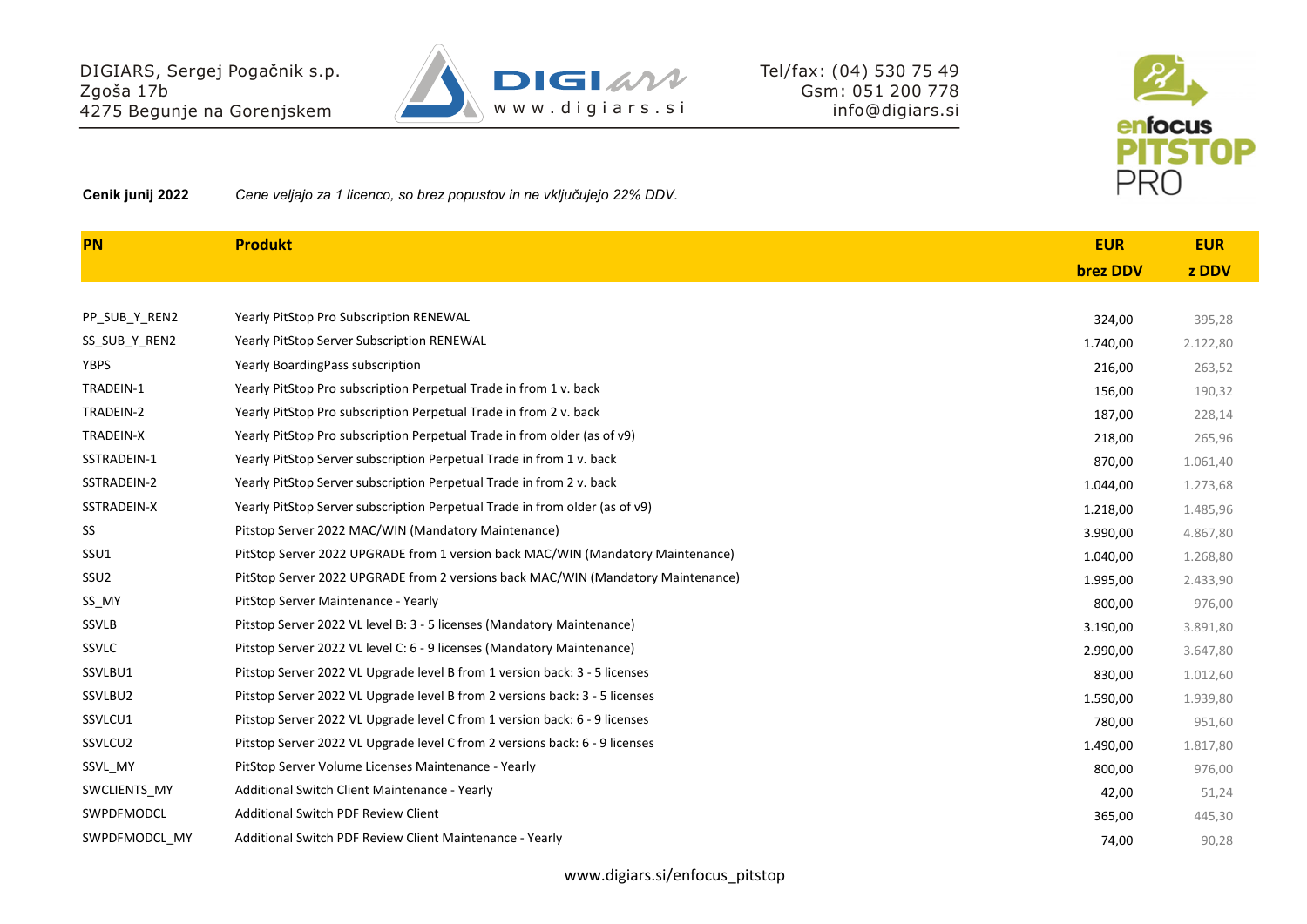

**Cenik junij 2022** *Cene veljajo za 1 licenco, so brez popustov in ne vključujejo 22% DDV.*

DIGIARS, Sergej Pogačnik s.p.

4275 Begunje na Gorenjskem

| <b>PN</b>          | <b>Produkt</b>                                                                                        | <b>EUR</b>      | <b>EUR</b> |
|--------------------|-------------------------------------------------------------------------------------------------------|-----------------|------------|
|                    |                                                                                                       | <b>brez DDV</b> | z DDV      |
|                    |                                                                                                       |                 |            |
| SWPDFMODCL-5       | Additional Switch PDF Review Clients (5 clients)                                                      | 1.575,00        | 1.921,50   |
| SWPDFMODCL5 MY     | Additional Switch PDF Review Clients (5 clients) Maintenance - Yearly                                 | 315,00          | 384,30     |
| <b>SWCLIENTS</b>   | <b>Additional SwitchClient</b>                                                                        | 210,00          | 256,20     |
| SWCONFMOD          | <b>Configurator Module</b>                                                                            | 1.575,00        | 1.921,50   |
| SWCONFMOD_MY       | Configurator Module Maintenance - Yearly                                                              | 315,00          | 384,30     |
| <b>CALLPC</b>      | Connect ALL for existing PitStop Connect customers (Any Version) (Mandatory Maintenance)              | 1.835,00        | 2.238,70   |
| CALL               | Connect ALL MAC/WIN (Mandatory Maintenance)                                                           | 3.675,00        | 4.483,50   |
| CALL MY            | Connect ALL Maintenance - Yearly                                                                      | 735,00          | 896,70     |
| CALLU1             | Connect ALL Upgrade from 1 version back MAC/WIN (Mandatory Maintenance)                               | 925,00          | 1.128,50   |
| CALLU <sub>2</sub> | Connect ALL Upgrade from 2 versions back MAC/WIN (Mandatory Maintenance)                              | 1.470,00        | 1.793,40   |
| <b>CY</b>          | Connect YOU MAC/WIN                                                                                   | 209,00          | 254,98     |
| <b>WFSUITE</b>     | Enfocus PDF Workflow Suite (includes 1 PitStop Pro + 1 PitStop Server) MAC/WIN (MANDATORY MAINTENACE) | 4.150,00        | 5.063,00   |
| <b>WFSUITE MY</b>  | Enfocus PDF Workflow Suite Maintenance - Yearly                                                       | 954,00          | 1.163,88   |
| COMPLEPMBUNDLE     | HP Indigo EPM Preflight Solution Bundle Complete                                                      | 6.065,00        | 7.399,30   |
| EPMBUNDLE MY       | HP Indigo EPM Preflight Solution Bundle Complete Maintenance - 1 Year                                 | 1.794,00        | 2.188,68   |
| SWMETAMOD          | Metadata Module                                                                                       | 2.625,00        | 3.202,50   |
| SWMETAMOD MY       | Metadata Module Maintenance - Yearly                                                                  | 525,00          | 640,50     |
| SWDBMOD            | Database Module                                                                                       | 2.625,00        | 3.202,50   |
| SWDBMOD MY         | Database Module Maintenance - Yearly                                                                  | 525,00          | 640,50     |
| SWPERMOD           | Performance Module (8 extra concurrent processing tasks)                                              | 2.625,00        | 3.202,50   |
| SWPERMOD_MY        | Performance Module Maintenance - Yearly                                                               | 525,00          | 640,50     |
| <b>UNSWPERMOD</b>  | Performance Module Unlimited (unlimited number of concurrent processing tasks)                        | 7.350,00        | 8.967,00   |
| UNSWPERMOD MY      | Performance Module Unlimited Maintenance - Yearly                                                     | 1.470,00        | 1.793,40   |